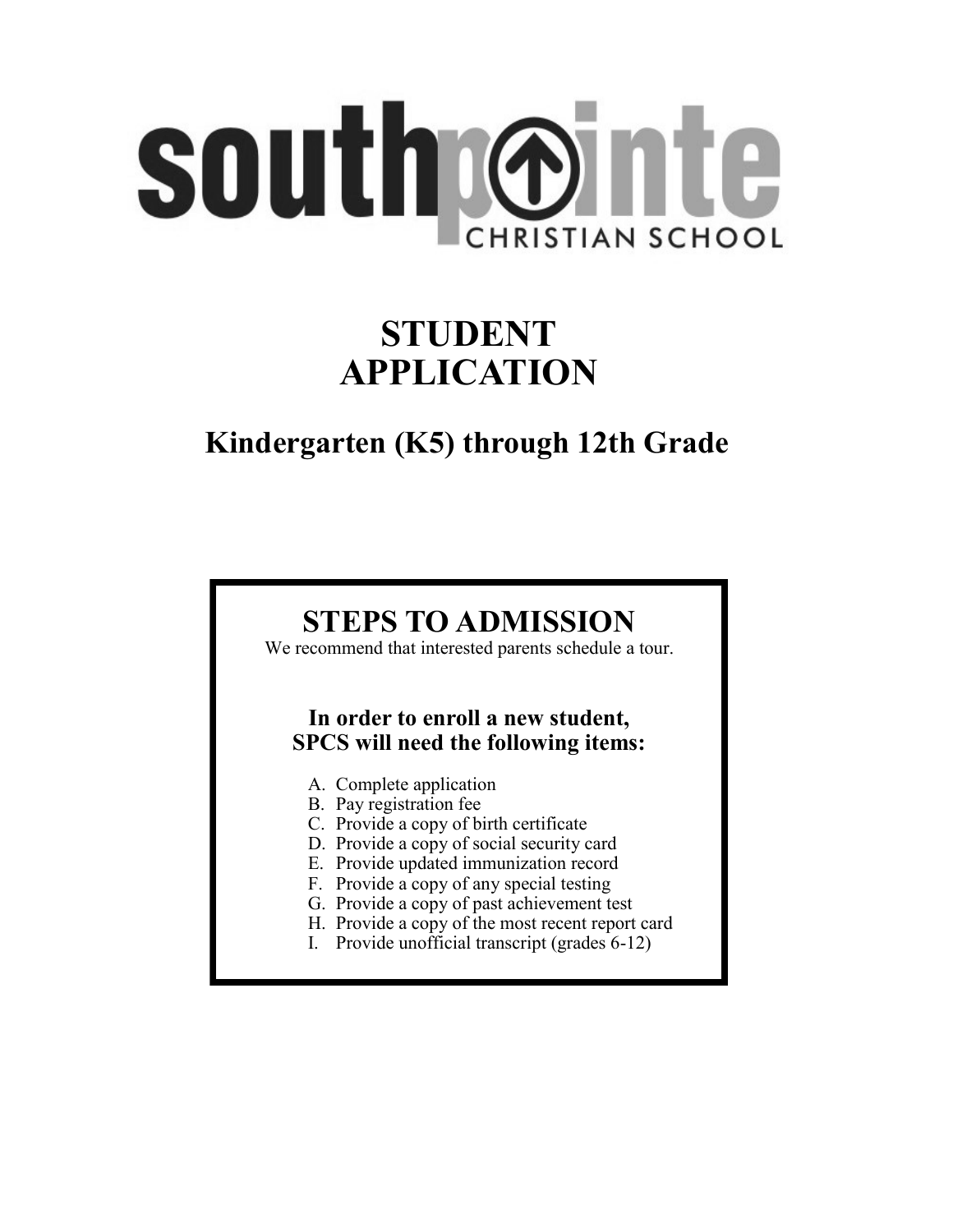## **STUDENT APPLICATION K5 through Grade 12**

|                                                                                                                                                                                                                                | K5 - 12th : Grade Entering:                                     | Start Date:                    |                                             |
|--------------------------------------------------------------------------------------------------------------------------------------------------------------------------------------------------------------------------------|-----------------------------------------------------------------|--------------------------------|---------------------------------------------|
| Office Use Only: Date Application Received                                                                                                                                                                                     |                                                                 | Reg. Amount Date               | By                                          |
|                                                                                                                                                                                                                                | <b>Student Information</b>                                      |                                |                                             |
| Student's Legal Name                                                                                                                                                                                                           |                                                                 |                                | $SS\#$                                      |
| (Last)                                                                                                                                                                                                                         | (First)                                                         | (Middle)                       |                                             |
| Address                                                                                                                                                                                                                        |                                                                 |                                |                                             |
| If parents are separated or divorced with whom does the student reside?<br>The manufactured or divorced with whom does the student reside?<br>The manufactured or divorced with whom does the student reside?                  |                                                                 |                                |                                             |
|                                                                                                                                                                                                                                |                                                                 |                                |                                             |
| Last School Attended School Phone School Phone School Phone School Phone School Phone School Phone School Phone School Phone School Phone School Phone School Phone School Phone School Phone School Phone School Phone School |                                                                 |                                |                                             |
| School Provider Address                                                                                                                                                                                                        | <u> 1989 - Johann Barn, mars an t-Amerikaansk komponister (</u> |                                |                                             |
| (Street Address\P.O. Box No.)                                                                                                                                                                                                  |                                                                 | $\overline{(City)}$            | (State)<br>(Zip)                            |
| Student's grades have been : Superior $\Box$ Above Average $\Box$ Average $\Box$ Below Average $\Box$ Failing $\Box$ Not Applicable $\Box$                                                                                     |                                                                 |                                |                                             |
| Ever repeated a grade? Yes □ No □ If yes, which grade _____. Ever been suspended? Yes □ No □ If yes, please explain                                                                                                            |                                                                 |                                |                                             |
|                                                                                                                                                                                                                                |                                                                 |                                |                                             |
| Has your child ever been diagnosed with a learning disability? Yes $\Box$ No $\Box$ If, yes, please explain                                                                                                                    |                                                                 |                                |                                             |
|                                                                                                                                                                                                                                |                                                                 |                                |                                             |
| Who is responsible for paying tuition, fees, etc., for your child?                                                                                                                                                             |                                                                 |                                |                                             |
| Preferred number for Parent Alert (School notification system for emergency contact)                                                                                                                                           |                                                                 |                                |                                             |
|                                                                                                                                                                                                                                |                                                                 |                                |                                             |
|                                                                                                                                                                                                                                |                                                                 |                                |                                             |
|                                                                                                                                                                                                                                | <b>Father / Guardian Information</b>                            |                                |                                             |
| Name                                                                                                                                                                                                                           |                                                                 |                                |                                             |
| Address (Street Address\P.O. Box No.)                                                                                                                                                                                          | (City)                                                          |                                | (Zip)                                       |
| Marital Status                                                                                                                                                                                                                 |                                                                 | $(2i)$<br>Date of Birth $(2i)$ |                                             |
|                                                                                                                                                                                                                                |                                                                 | E-mail Address                 |                                             |
| Cell Phone                                                                                                                                                                                                                     | Home Phone                                                      |                                |                                             |
| Employer<br>Decupation More Mork Phone                                                                                                                                                                                         |                                                                 |                                |                                             |
|                                                                                                                                                                                                                                |                                                                 |                                |                                             |
| Name of your Pastor                                                                                                                                                                                                            |                                                                 |                                |                                             |
|                                                                                                                                                                                                                                |                                                                 |                                |                                             |
|                                                                                                                                                                                                                                | <b>Mother / Guardian Information</b>                            |                                |                                             |
| Name                                                                                                                                                                                                                           |                                                                 |                                |                                             |
|                                                                                                                                                                                                                                |                                                                 |                                |                                             |
| Marital Status (Street Address & P.O. Box No.) (City)                                                                                                                                                                          |                                                                 |                                | $\overline{\text{Date of Birth}} \tag{2ip}$ |
|                                                                                                                                                                                                                                |                                                                 |                                |                                             |
|                                                                                                                                                                                                                                |                                                                 |                                | Home Phone                                  |
| Employer Mork Phone More and Cocupation Cocupation Mork Phone Mork Phone More and Allen Cocupation Cocupation                                                                                                                  |                                                                 |                                |                                             |
|                                                                                                                                                                                                                                |                                                                 |                                |                                             |
| Name of your Pastor                                                                                                                                                                                                            |                                                                 |                                |                                             |
|                                                                                                                                                                                                                                |                                                                 |                                |                                             |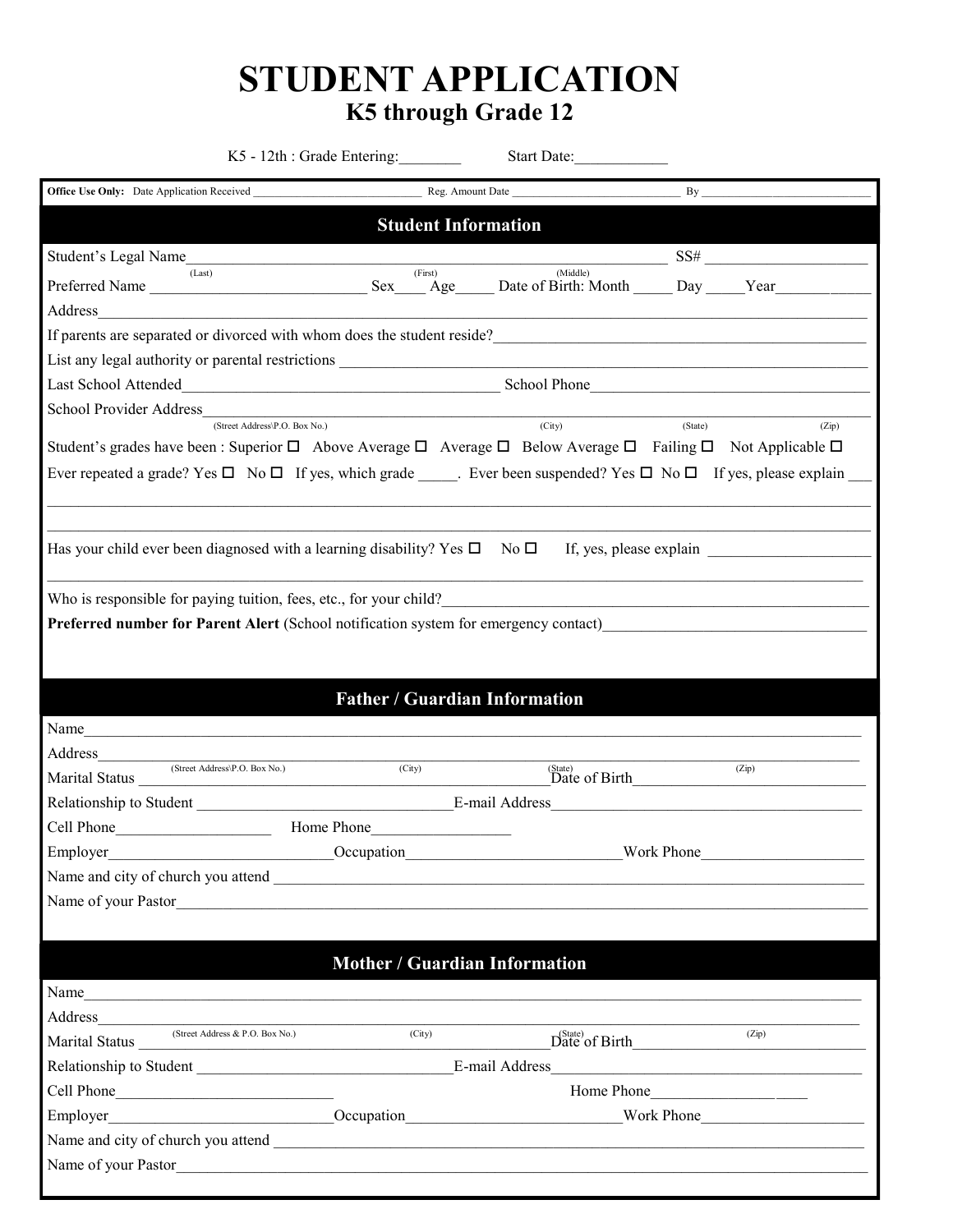| <b>Other Information</b>                                     |                                                                  |                                                                                                                           |  |  |
|--------------------------------------------------------------|------------------------------------------------------------------|---------------------------------------------------------------------------------------------------------------------------|--|--|
|                                                              |                                                                  |                                                                                                                           |  |  |
| Dentist                                                      |                                                                  |                                                                                                                           |  |  |
|                                                              |                                                                  | Policy Number                                                                                                             |  |  |
| Emergency contacts (if parents or guardians are unavailable) |                                                                  |                                                                                                                           |  |  |
|                                                              |                                                                  |                                                                                                                           |  |  |
|                                                              |                                                                  |                                                                                                                           |  |  |
|                                                              | tions:                                                           | List known allergies, food restrictions, physical, emotional, or behavioral disorders, and regularly administered medica- |  |  |
|                                                              |                                                                  | List sports (6th-12th) and fine arts interests (1st-12th)<br><u>List</u> sports (6th-12th)                                |  |  |
|                                                              |                                                                  |                                                                                                                           |  |  |
|                                                              |                                                                  | Has student ever attended South Pointe Christian School? Yes $\square$ No $\square$ If yes, when?                         |  |  |
|                                                              |                                                                  | List the names and grades of any other children in your immediate family who are attending or applying at SPCS:           |  |  |
| With whom may student be released other than parents?        |                                                                  |                                                                                                                           |  |  |
| Name                                                         | Home Phone<br>$\frac{1}{\sqrt{\frac{1}{1-\text{Relationship}}}}$ | Work Phone                                                                                                                |  |  |
| Name                                                         | Home Phone<br>Relationship                                       | Work Phone                                                                                                                |  |  |
| Name                                                         | Relationship                                                     | Mork Phone Floore Entertainment and Mork Phone                                                                            |  |  |
|                                                              |                                                                  |                                                                                                                           |  |  |

#### **Parental Statement of Cooperation Agreement**

**PLEASE READ CAREFULLY.** By signing this application, I/we understand and agree that:

- 1. My family's beliefs and practices are to be consistent with the standards, doctrine, and values of the school. Should my child not respond favorably for any reason to South Pointe Christian School or if conflict arises as a result of not being willing to accept the standards, doctrines, and values of South Pointe Christian School, I will not try to change the school to fit my needs but agree to quietly withdraw my child.
- 2. I have read and understand South Pointe Christian School's Parent/Student Handbook, and I agree to abide by the polices and procedures set forth therein.
- 3. South Pointe Christian School reserves the right of dismissal of any student who persistently and willfully neglects his academic work, exercises poor citizenship, reflects adversely on the Christian principles of the school or is engaged in behavior or lifestyle inconsistent with Biblical guidelines as prescribed by South Pointe Fellowship of Pageland.
- 4. I agree to make every effort to attend scheduled Parent-Teacher Fellowship (PTF) meetings.
- 5. South Pointe Christian School will not administer over-the-counter medication or prescription drugs to students without a parent's signature on the Emergency Medical Information form (available in the school office). All medication must be in original container with child's name and directions for administrating drugs clearly labeled. In the event of a medical emergency, I give permission for my child to receive first aid from a school employee and/or treatment as required by a physician.
- 6. I have read and agree to comply with the Tuition Contract. I also agree to comply with any withdrawal and/or payment penalties contained therein. I understand my, or my child's failure to comply with the school's polices will result in my child's dismissal without prior notice to me. School records and report cards may be held for unpaid balances.
- 7. I understand final acceptance of my child is determined by the administration. The school has full discretion in the grade placement and promotion of my child.
- 8. Promotional advertisements are used by South Pointe Christian School. I understand and agree that my child may be used for such advertisements and that South Pointe Christian School is released from all liabilities.

(Mother/Guardian Signature & Application Date) (Father/Guardian Signature & Application Date)

South Pointe Christian School admits students of any race, color, national and ethnic origin to all rights, privileges, programs, and activities generally accorded or made available to students at the school. The school does not discriminate in the administration of its educational policies, scholarships, athletic, and other school programs.